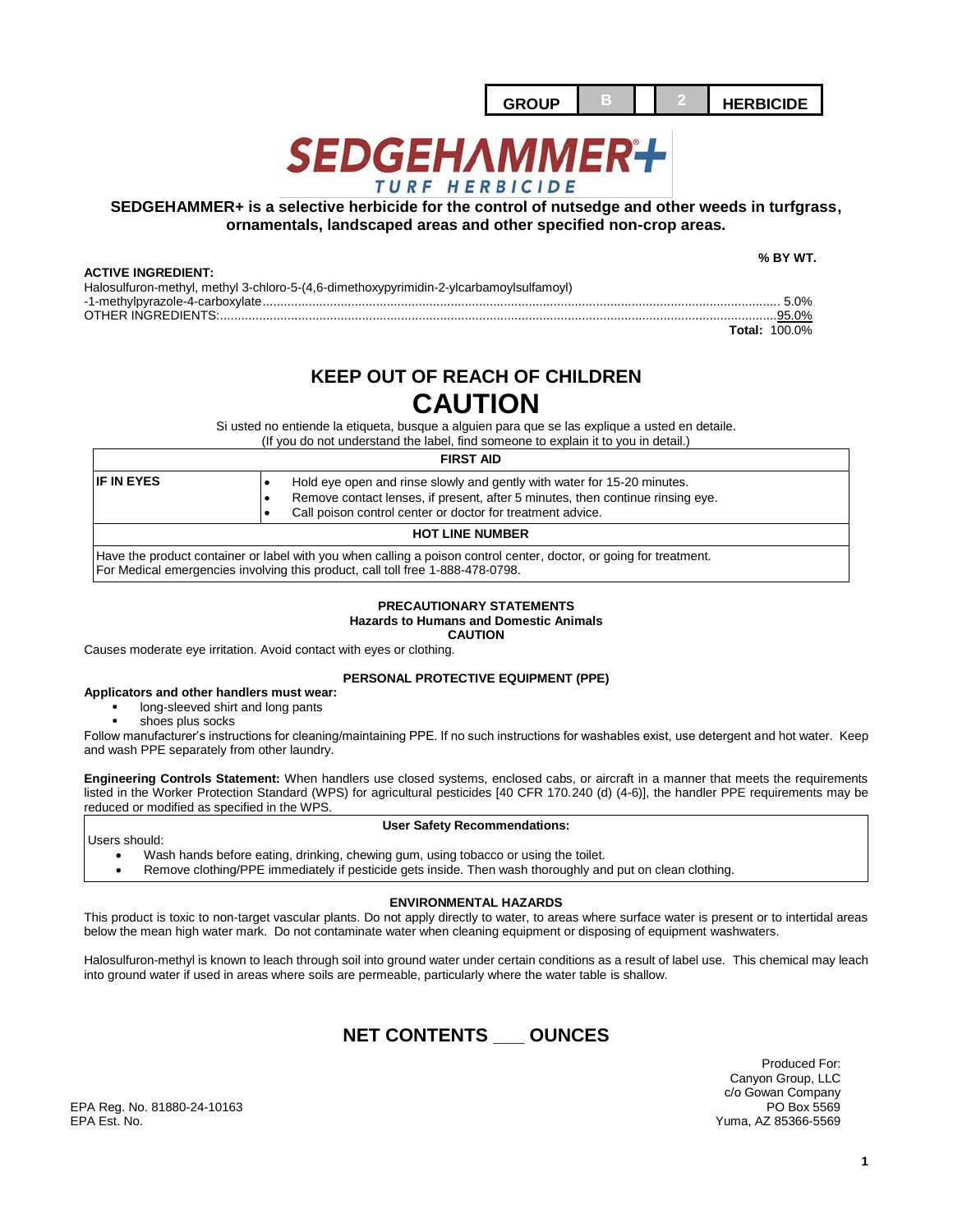## **DIRECTIONS FOR USE**

It is a violation of Federal law to use this product in any manner inconsistent with its labeling. Do not apply this product in a way that will contact workers or other persons, either directly or through drift. Only protected handlers may be in the area during application. For any requirements specific to your State or Tribe, consult the agency responsible for pesticide regulation.

## **AGRICULTURAL USE REQUIREMENTS**

Use this product only in accordance with its labeling and with the Worker Protection Standard, 40 CFR part 170. This Standard contains requirements for the protection of agricultural workers on farms forests, nurseries, and greenhouses, and handlers of agricultural pesticides. It contains requirements for training, decontamination, notification and emergency assistance. It also contains specific instructions and exceptions pertaining to the statements on this label about personal protective equipment (PPE) and restricted-entry interval. The requirements in this box only apply to uses of this product that are covered by the Worker Protection Standard.

Do not enter or allow worker entry into treated areas during the restricted entry interval (REI) of 12 hours.

PPE required for early entry to treated areas that is permitted under the Worker Protection Standard and that involves contact with anything that has been treated, such as plants, soil, or water are:

- **Coveralls**
- Shoes plus socks, and
- Chemical-resistant gloves made out of any waterproof material.

## **NON-AGRICULTURAL USE REQUIREMENTS**

The requirements in this box apply to uses of this product that are NOT within the scope of the Worker Protection Standard for agricultural pesticides (40 CFR Part 170). The WPS applies when this product is used to produce agricultural plants on farms, forests, nurseries, or greenhouses.

Keep people off treated areas until spray solution has dried.

## **PRODUCT INFORMATION**

SEDGEHAMMER+ is a selective herbicide for postemergence control of sedges such as purple and yellow nutsedge, Kyllinga species and certain broadleaf weeds (see weeds controlled chart). SEDGEHAMMER+ can be applied to commercial and residential turfgrass and on other non-crop sites including: airports, campgrounds, cemeteries, established woody ornamentals in landscape areas, fairgrounds, fallow areas, fuel storage areas, golf courses, landscaped areas, lumberyards, public recreation areas, race tracks, residential property, rights-of-ways, roadsides, school grounds, sports fields, tank farms and tennis courts.

## **WEED RESISTANCE STATEMENT**

Weeds can develop resistance to herbicides. Some weed biotypes have inherent resistance to certain herbicides. Also, repeated use of herbicides with similar modes of action can result in the development of resistance in weed populations. SEDGEHAMMER+, a member of the sulfonylurea family, is an ALS enzyme inhibiting herbicide. To minimize the potential for resistance development and/or to control resistant weed biotypes, use a variety of cultural, mechanical, and chemical weed control tactics. Rotate with herbicides having other modes of action (e.g. non-ALS/AHAS materials). Contact your professional crop advisor, local cooperative extension specialist, or Gowan Company representative for additional information.

### **APPLICATION EQUIPMENT AND INSTRUCTIONS**

Calibrate application equipment prior to application of this product. Application should be uniform and of sufficient volume to avoid streaking or skips. SEDGEHAMMER+ often works with 1 application, but depending on the size and age of the nutsedge a second treatment may be required 6 - 10 weeks after the initial treatment.

Herbicide symptoms are likely to show within 2 weeks as a necrotic ring at the base of the plant, even though the leaves and stems remain green and a deep leathery green in color. **Note**: This product already contains a non-ionic surfactant. No additional mixtures are necessary.

#### **USE PRECAUTIONS**

- For optimum results, do not mow turf for 2 days before or 2 days after application.
- Avoid applications when rainfall is forecasted to occur within 4 hours.
- This product may be used on established seeded, sodded, or sprigged turfgrass. Allow the turf to develop a good root system and uniform stand before application.
- Treated areas may be overseeded with annual or perennial ryegrass or bermudagrass, 2 weeks after application.
- Avoid application of SEDGEHAMMER+ when turfgrass or nutsedge is under stress since turf injury and poor nutsedge control may result.
- Avoid excessive overlap of the spray.
- Annual and perennial herbaceous ornamentals, including color plants, may be injured when transplanted into landscaped areas treated with SEDGEHAMMER+.

#### **USE RESTRICTIONS**

- Do not store SEDGEHAMMER+ in solution. Once the product is mixed with water apply immediately.
- Do not apply as an over the top spray to desirable flowers, ornamentals, vegetables, shrubs or trees.
- Do not apply this product to golf course putting greens.
- Do not apply this product through any type of irrigation system.
- Do not apply this product by air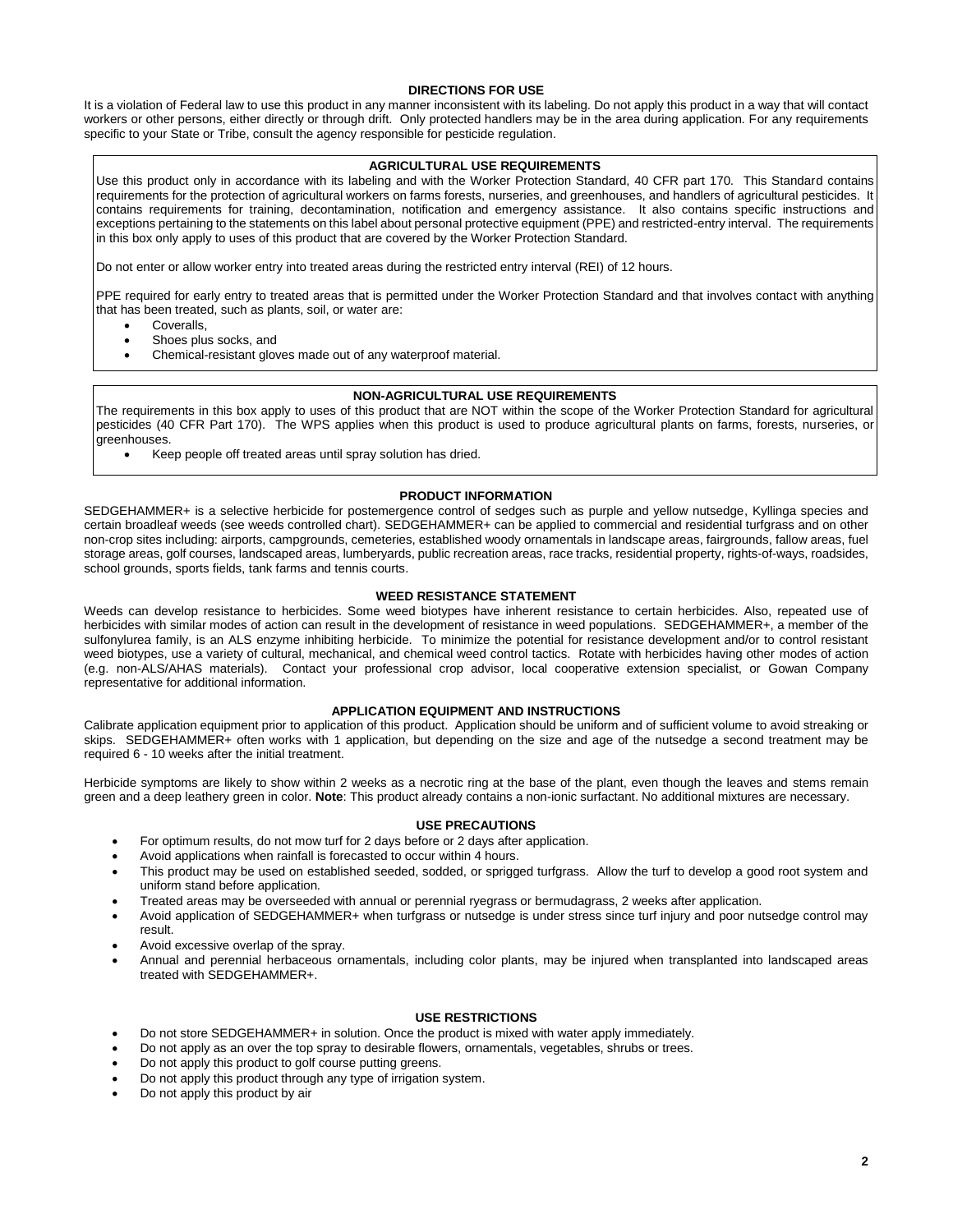| <b>WEED SPECIES</b>     | <b>POSTEMERGENT</b>   | <b>WEED SPECIES</b>          | <b>POSTEMERGENT</b>   |
|-------------------------|-----------------------|------------------------------|-----------------------|
|                         | <b>ACTIVITY</b>       |                              | <b>ACTIVITY</b>       |
| <b>Burcucumber</b>      | S                     | Morningglory, tall & Ivyleaf | S                     |
| Sicyos angulatus        |                       | Ipomoea spp.                 |                       |
| Cocklebur, common       | C                     | Mustard, wild                | $\mathbf C$           |
| Xanthium strumarium     |                       | Sinapis arevensis            |                       |
| Corn Spurry             | $\overline{C}$        | Nutsedge, Yellow             | $\overline{\text{c}}$ |
| Spergula arvensis       |                       | Cyperus esculentus           |                       |
| Flatsedge, rice         | $\overline{C}$        | Nutsedge, Purple             | $\overline{c}$        |
| Cyperus iria            |                       | Cyperus rotundus             |                       |
| Fleabane, Philadelphia  | $\overline{\text{c}}$ | Pigweed, redroot             | $\overline{\text{c}}$ |
| Erigeron philadelphicus |                       | Amarunthus retrofiexus       |                       |
| Galinsoga               | C                     | Pigweed, smooth              | C                     |
| Galinsoga               |                       | Amaranthus hybridus          |                       |
| Groundsel, common       | <b>NA</b>             | Pokeweed, common             | $\overline{c}$        |
| Senecio vulgaris        |                       | Phytolacca Americana         |                       |
| Jimsonweed              | <b>NA</b>             | Purslane                     | <b>NA</b>             |
| Datura stramonium       |                       | Portulaca oleracea           |                       |
| Kyllinga, Annual        | C                     | Radish, wild                 | $\mathsf{C}$          |
| Kyllinga sesquiflorus   |                       | Raphanus raphanistrum        |                       |
| Kyllinga, Green         | $\overline{C}$        | Ragweed, common              | $\overline{c}$        |
| Kyllinga breviflora     |                       | Ambrosia artemisiifolia      |                       |
| Kochia                  | ड                     | Ragweed, giant               | $\overline{c}$        |
| Kochia scoparia         |                       | Ambrosia trifida             |                       |
| Ladysthumb              | $\overline{C}$        | Shepherds purse              | S                     |
| Polygonum persicaria    |                       | Capsella bursa-pastoris      |                       |
| Lambsquarter, common    | <b>NA</b>             | Smartweed, Pennsylvania      | C                     |
| Chenopodium album       |                       | Polyfonum pennsylvanicum     |                       |
| Mallow, Venice          | C                     | Sunflower, common            | C                     |
| <b>Hibiscus trionum</b> |                       | Helianthus annuus            |                       |
| Milkweed, common        | S                     | Velvetleaf                   | $\overline{c}$        |
| Asclepias syriaca       |                       | Abutilan theophrasti         |                       |
| Milkweed, honeyvine     | ड                     |                              |                       |
| Ampelamus albidus       |                       |                              |                       |

## **WEEDS CONTROLLED BY SEDGEHAMMER+**

## **SEDGEHAMMER+ RATES AND APPLICATION INSTRUCTIONS**

| <b>CROP</b>                                                                                         | <b>RATE OZ/ 1000 SQ FT</b>                     | <b>DIRECTIONS FOR USE</b>                                                                                                                                                                                                                                                                                                                          |
|-----------------------------------------------------------------------------------------------------|------------------------------------------------|----------------------------------------------------------------------------------------------------------------------------------------------------------------------------------------------------------------------------------------------------------------------------------------------------------------------------------------------------|
| <b>TURFGRASS</b><br><b>INCLUDING COMMERCIAL</b><br><b>AND RESIDENTIAL</b><br><b>TURFGRASS, GOLF</b> | 0.5 OZ<br>$(13.5 \text{ grams})$<br>or 1 pouch | Apply SEDGEHAMMER+ for postemergence control of purple or yellow<br>nutsedge, Kyllinga <sup>1</sup> and broadleaf weeds. Mix 0.5 oz (13.5 grams) of this product<br>(1 pouch) in 1 gallon of water to treat 1000 sq ft of turfgrass.                                                                                                               |
| <b>COURSES, ESTABLISHED</b><br><b>LAWNS, AND</b><br><b>ORNAMENTAL</b><br><b>TURFGRASS)</b>          | Mix in 1 gallon of water                       | Mix or shake the solution to ensure ingredients are completely dispersed. Spray<br>the target weeds thoroughly and wet the entire leaf surface of the undesirable<br>plants. For best results, spray nutsedge after it has reached the 3 - 8 leaf stage<br>of growth.<br><sup>1</sup> For Optimum Kyllinga control 2 applications are recommended. |
|                                                                                                     |                                                |                                                                                                                                                                                                                                                                                                                                                    |
|                                                                                                     | 1 OZ<br>$(27 \text{ grams})$<br>or 2 pouches   | For postemergence control of horsetail apply 1 oz (27 grams) of this product (2<br>pouches) in 1 gallon of water to treat 1000 sq ft after horsetail has leafed out.                                                                                                                                                                               |
|                                                                                                     | Mix in 1 gallon of water                       | Note: This rate of product will control horsetail that is less than 6 inches tall and<br>suppress horsetail that is greater than 6 inches tall.                                                                                                                                                                                                    |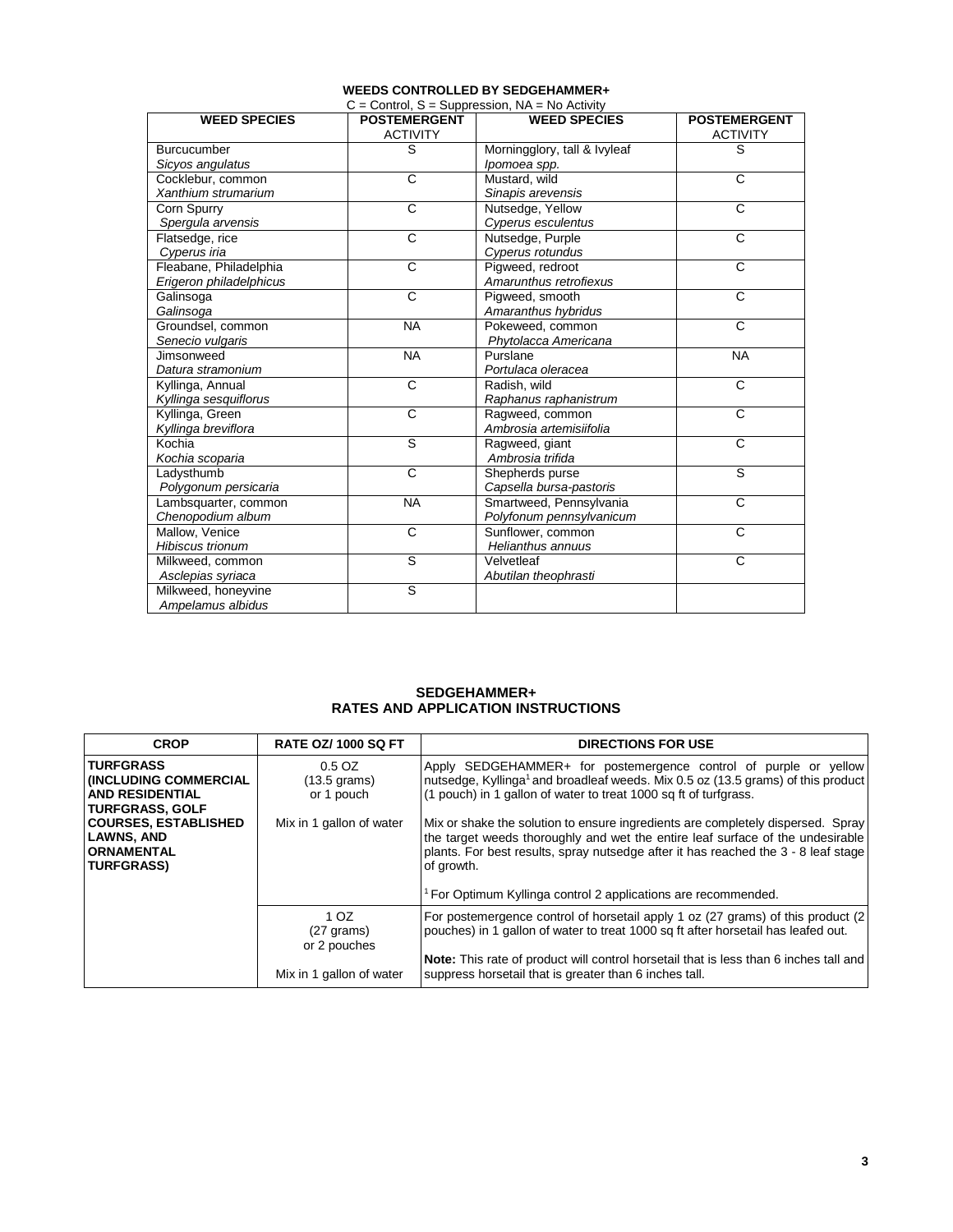| <b>CROP</b>                                                                  | <b>RATE OZ/ 1000 SQ FT</b>                                                                             |                                                                                                 | <b>DIRECTIONS FOR USE</b>                                                                                                                                                                                                                                                                                                                                                                                                                                                                                                                                                                                                                                                                                                                                                                                                             |                                                                           |                                                                                                                                                                                                                                                                                                                                                                                                                      |
|------------------------------------------------------------------------------|--------------------------------------------------------------------------------------------------------|-------------------------------------------------------------------------------------------------|---------------------------------------------------------------------------------------------------------------------------------------------------------------------------------------------------------------------------------------------------------------------------------------------------------------------------------------------------------------------------------------------------------------------------------------------------------------------------------------------------------------------------------------------------------------------------------------------------------------------------------------------------------------------------------------------------------------------------------------------------------------------------------------------------------------------------------------|---------------------------------------------------------------------------|----------------------------------------------------------------------------------------------------------------------------------------------------------------------------------------------------------------------------------------------------------------------------------------------------------------------------------------------------------------------------------------------------------------------|
| <b>TURFGRASS</b>                                                             | Apply SEDGEHAMMER+ as directed under the conditions described to the following established turfgrasses |                                                                                                 |                                                                                                                                                                                                                                                                                                                                                                                                                                                                                                                                                                                                                                                                                                                                                                                                                                       |                                                                           |                                                                                                                                                                                                                                                                                                                                                                                                                      |
| (INCLUDING COMMERCIAL<br><b>AND RESIDENTIAL</b>                              | that are tolerant to this product:<br><b>Cool-Season Grasses</b>                                       |                                                                                                 |                                                                                                                                                                                                                                                                                                                                                                                                                                                                                                                                                                                                                                                                                                                                                                                                                                       |                                                                           |                                                                                                                                                                                                                                                                                                                                                                                                                      |
| <b>TURFGRASS, GOLF</b><br><b>COURSES, ESTABLISHED</b>                        |                                                                                                        | Bentgrass, creeping                                                                             |                                                                                                                                                                                                                                                                                                                                                                                                                                                                                                                                                                                                                                                                                                                                                                                                                                       | Fescue, Fine                                                              | Ryegrass, Perennial                                                                                                                                                                                                                                                                                                                                                                                                  |
| <b>LAWNS, AND</b>                                                            |                                                                                                        | Agrostis stolonifera                                                                            |                                                                                                                                                                                                                                                                                                                                                                                                                                                                                                                                                                                                                                                                                                                                                                                                                                       | Festuca arundinacea                                                       | Lolium perenne                                                                                                                                                                                                                                                                                                                                                                                                       |
| <b>ORNAMENTAL</b><br><b>TURFGRASS)</b>                                       |                                                                                                        | Bluegrass, Kentucky                                                                             |                                                                                                                                                                                                                                                                                                                                                                                                                                                                                                                                                                                                                                                                                                                                                                                                                                       | Fescue, tall                                                              |                                                                                                                                                                                                                                                                                                                                                                                                                      |
| (continued)                                                                  | Poa pratensis                                                                                          |                                                                                                 |                                                                                                                                                                                                                                                                                                                                                                                                                                                                                                                                                                                                                                                                                                                                                                                                                                       | Festuca arundinacea                                                       |                                                                                                                                                                                                                                                                                                                                                                                                                      |
|                                                                              |                                                                                                        | <b>Warm-Season Grasses</b>                                                                      |                                                                                                                                                                                                                                                                                                                                                                                                                                                                                                                                                                                                                                                                                                                                                                                                                                       |                                                                           |                                                                                                                                                                                                                                                                                                                                                                                                                      |
|                                                                              |                                                                                                        | <b>Bahiagrass</b><br>Paspalum notatum                                                           |                                                                                                                                                                                                                                                                                                                                                                                                                                                                                                                                                                                                                                                                                                                                                                                                                                       | Centipedegrass<br>Eremochioa ophiuroides                                  | Kikuyugrass<br>Pennisetum clandestinum                                                                                                                                                                                                                                                                                                                                                                               |
|                                                                              |                                                                                                        | Bermudagrass<br>Cynodon dactylon                                                                |                                                                                                                                                                                                                                                                                                                                                                                                                                                                                                                                                                                                                                                                                                                                                                                                                                       | Seashore paspalum<br>Paspalum Vaginatum                                   | Zoysiagrass<br>Zoysia Japonica                                                                                                                                                                                                                                                                                                                                                                                       |
|                                                                              |                                                                                                        | <b>Buffalograss</b><br>Bouteloua dactyloides                                                    |                                                                                                                                                                                                                                                                                                                                                                                                                                                                                                                                                                                                                                                                                                                                                                                                                                       | St. Augustine grass<br>Stenotaphrum secundatum                            |                                                                                                                                                                                                                                                                                                                                                                                                                      |
|                                                                              |                                                                                                        |                                                                                                 |                                                                                                                                                                                                                                                                                                                                                                                                                                                                                                                                                                                                                                                                                                                                                                                                                                       |                                                                           |                                                                                                                                                                                                                                                                                                                                                                                                                      |
| <b>ESTABLISHED WOODY</b><br><b>ORNAMENTALS IN</b><br><b>LANDSCAPED AREAS</b> |                                                                                                        | $0.5$ OZ<br>$(13.5 \text{ grams})$<br>or 1 pouch<br>Mix in 1 gallon of water<br>1 <sub>OZ</sub> | Apply SEDGEHAMMER+ for postemergence control of purple or yellow<br>nutsedge, Kyllinga <sup>1</sup> and broadleaf weeds. Mix 0.5 oz (13.5 grams) of this product<br>(1 pouch) in 1 gallon of water to treat 1000 sq ft. Spray around established woody<br>ornamental species in landscaped areas. For transplanted woody ornamentals,<br>allow 3 months after transplanting before applying this product.<br>Mix or shake the solution to ensure ingredients are completely dispersed. Spray<br>the target weeds thoroughly and wet the entire leaf surface of the undesirable<br>plants. For best results, spray nutsedge after it has reached the 3 - 8 leaf stage<br>of growth.<br>For Optimum Kyllinga control 2 applications are recommended.<br>For postemergence control of horsetail apply 1 oz (27 grams) of this product (2 |                                                                           |                                                                                                                                                                                                                                                                                                                                                                                                                      |
|                                                                              |                                                                                                        | $(27 \text{ grams})$<br>or 2 pouches                                                            |                                                                                                                                                                                                                                                                                                                                                                                                                                                                                                                                                                                                                                                                                                                                                                                                                                       |                                                                           | pouches) in 1 gallon of water to treat 1000 sq ft after horsetail has leafed out.<br>Note: This rate of product will control horsetail that is less than 6 inches tall and                                                                                                                                                                                                                                           |
|                                                                              | Mix in 1 gallon of water                                                                               |                                                                                                 |                                                                                                                                                                                                                                                                                                                                                                                                                                                                                                                                                                                                                                                                                                                                                                                                                                       | suppress horsetail that is greater than 6 inches tall.                    |                                                                                                                                                                                                                                                                                                                                                                                                                      |
| <b>FALLOW AREAS</b>                                                          | $0.5$ OZ<br>$(13.5 \text{ grams})$<br>or 1 pouch<br>Mix in 1 gallon of water                           |                                                                                                 | ornamentals.                                                                                                                                                                                                                                                                                                                                                                                                                                                                                                                                                                                                                                                                                                                                                                                                                          |                                                                           | Apply SEDGEHAMMER+ for postemergence control of purple or yellow<br>nutsedge, Kyllinga <sup>1</sup> and broadleaf weeds mix 0.5 oz (13.5 grams) of this product<br>(1 pouch) in 1 gallon of water to treat 1000 sq ft. Spray on fallow areas prior to<br>the establishment of turfgrass or woody ornamental plants. Allow 4 weeks<br>between application and seeding or sodding of turfgrass, or transplanting woody |
|                                                                              |                                                                                                        |                                                                                                 | of growth.                                                                                                                                                                                                                                                                                                                                                                                                                                                                                                                                                                                                                                                                                                                                                                                                                            |                                                                           | Mix or shake the solution to ensure ingredients are completely dispersed. Spray<br>the target weeds thoroughly and wet the entire leaf surface of the undesirable<br>plants. For best results, spray nutsedge after it has reached the 3 - 8 leaf stage                                                                                                                                                              |
|                                                                              |                                                                                                        |                                                                                                 |                                                                                                                                                                                                                                                                                                                                                                                                                                                                                                                                                                                                                                                                                                                                                                                                                                       | <sup>1</sup> For Optimum Kyllinga control 2 applications are recommended. |                                                                                                                                                                                                                                                                                                                                                                                                                      |
|                                                                              |                                                                                                        | 1 OZ<br>$(27 \text{ grams})$<br>or 2 pouches                                                    |                                                                                                                                                                                                                                                                                                                                                                                                                                                                                                                                                                                                                                                                                                                                                                                                                                       |                                                                           | For postemergence control of horsetail apply 1 oz (27 grams) of this product (2<br>pouches) in 1 gallon of water to treat 1000 sq ft after horsetail has leafed out.                                                                                                                                                                                                                                                 |
|                                                                              |                                                                                                        | Mix in 1 gallon of water                                                                        |                                                                                                                                                                                                                                                                                                                                                                                                                                                                                                                                                                                                                                                                                                                                                                                                                                       | suppress horsetail that is greater than 6 inches tall.                    | Note: This rate of product will control horsetail that is less than 6 inches tall and                                                                                                                                                                                                                                                                                                                                |